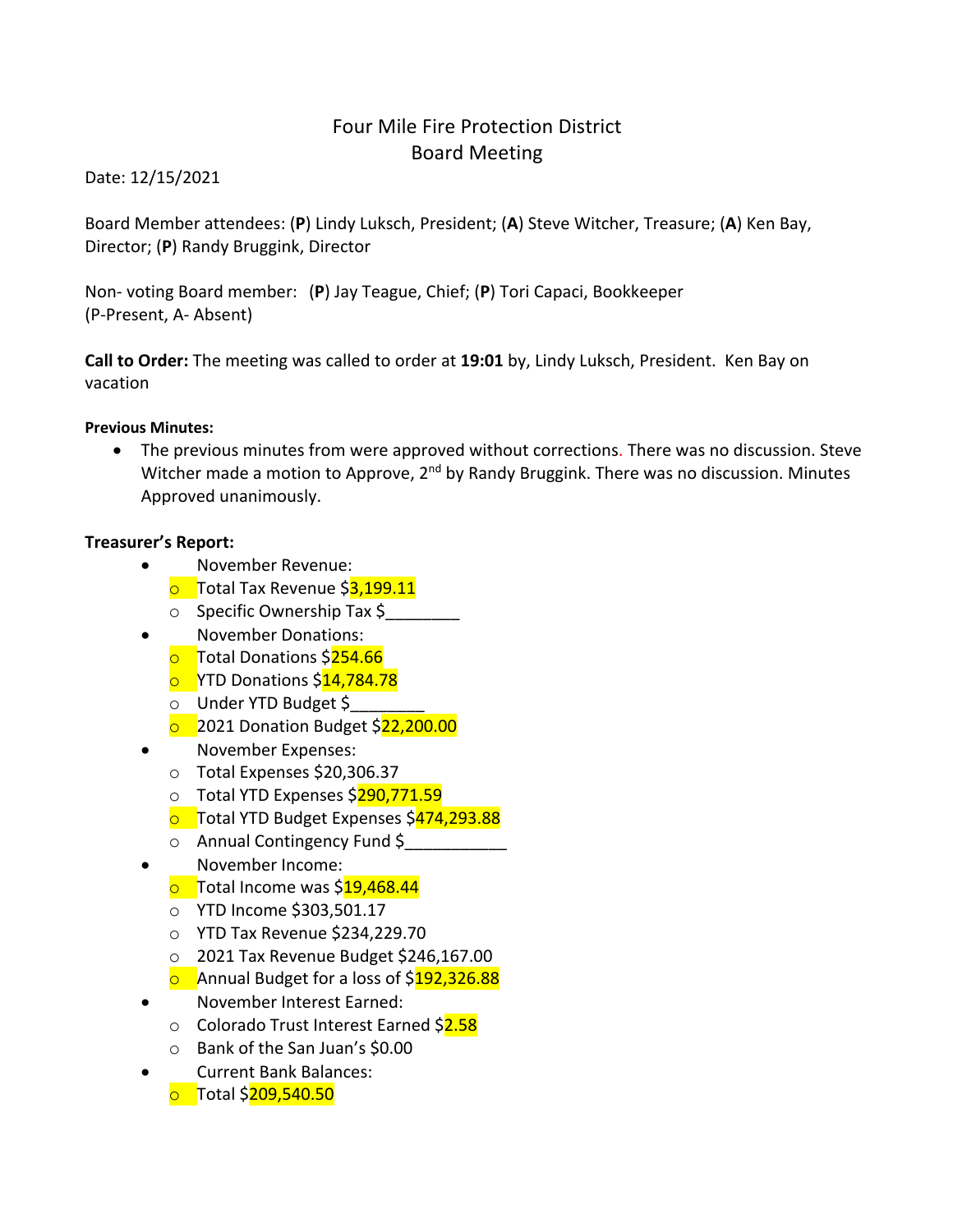- Total Assets, Liabilities and Equity:
	- o Totals Assets \$855,829.26
	- o Total Liabilities \$268,751.82
	- $\circ$  Total Equity \$587,077.44
- Randy Bruggink made a motion to approve the November Financials,  $2<sup>nd</sup>$  by Steve Witcher, no further discussion. November Financials Approved Unanimously.
- Received Certification Evaluation from Teller County Assessor and readjusted the budget based on this document. This budget is the final that will be sent to DOLA.

**Resolution calling for Adoption of 2022 Budget** was read. Randy Bruggink made a motion to approve, 2<sup>nd</sup> by Steve Witcher, no discussion. Resolution was Approved Unanimously.

### **Old Business:**

- **Update of District Bylaws**
	- o Board will meet after first of year

### **New Business:**

**Chief's Review:** Input received

#### **Vote on New Board Member:**

- Jeff Carnahan and Anna Sanders, spoke about themselves.
- Board voted and Jeff Carnahan was elected
- Jeff Carnahan was appointed; Oath of office was administered.

**Resolution calling for 2022 District Election DEO:** Steve Witcher made a motion to approve Paul Jackson as DEO, 2<sup>nd</sup> by Randy Bruggink, no discussion. Resolution was Approved Unanimously

- Designated Election Official is Paul Jackson 4Mile Fire Fighter
- Deputy Designated Election Official is Crystal Schott Paralegal
- Document needs correction

**Future Brigade Events**: none at this time

#### **Chief's Report:**

#### **Captain Benavidez Report:**

- Call Report total calls 15, medical
	- o Fire:
	- o Rescue & Emergency Medical Services: 15
	- o Service Calls:
	- o Good Intent (burn permits, etc.):